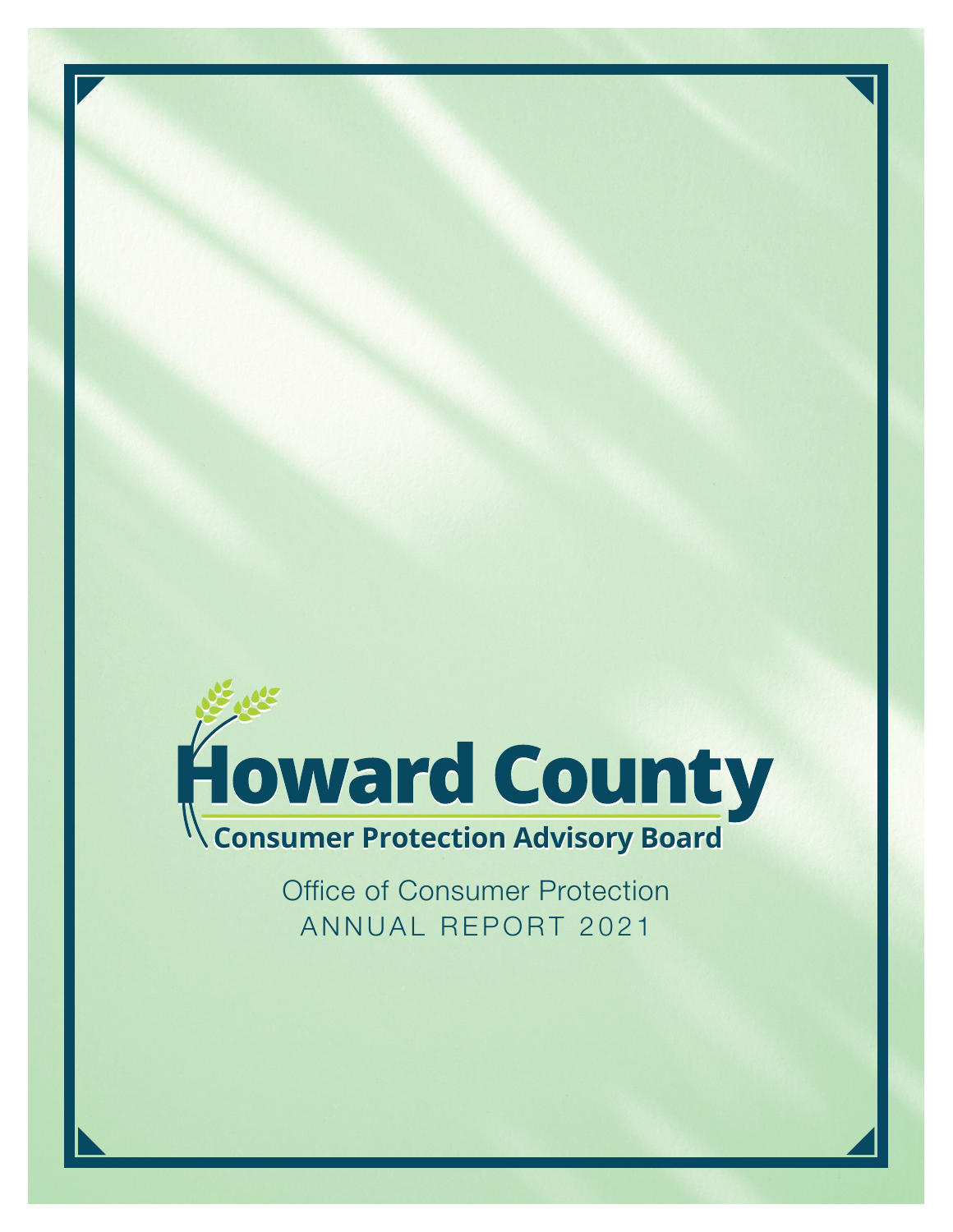

Department of Community Resources and Services 9830 Patuxent Woods Drive Columbia, MD 21046

410-313-6420 (voice/relay) consumer@howardcountymd.gov www.howardcountymd.gov/consumer-protection

If you need this information in an alternate format, contact the Howard County Office of Consumer Protection at 410-313-6420 or consumer@howardcountymd.gov.

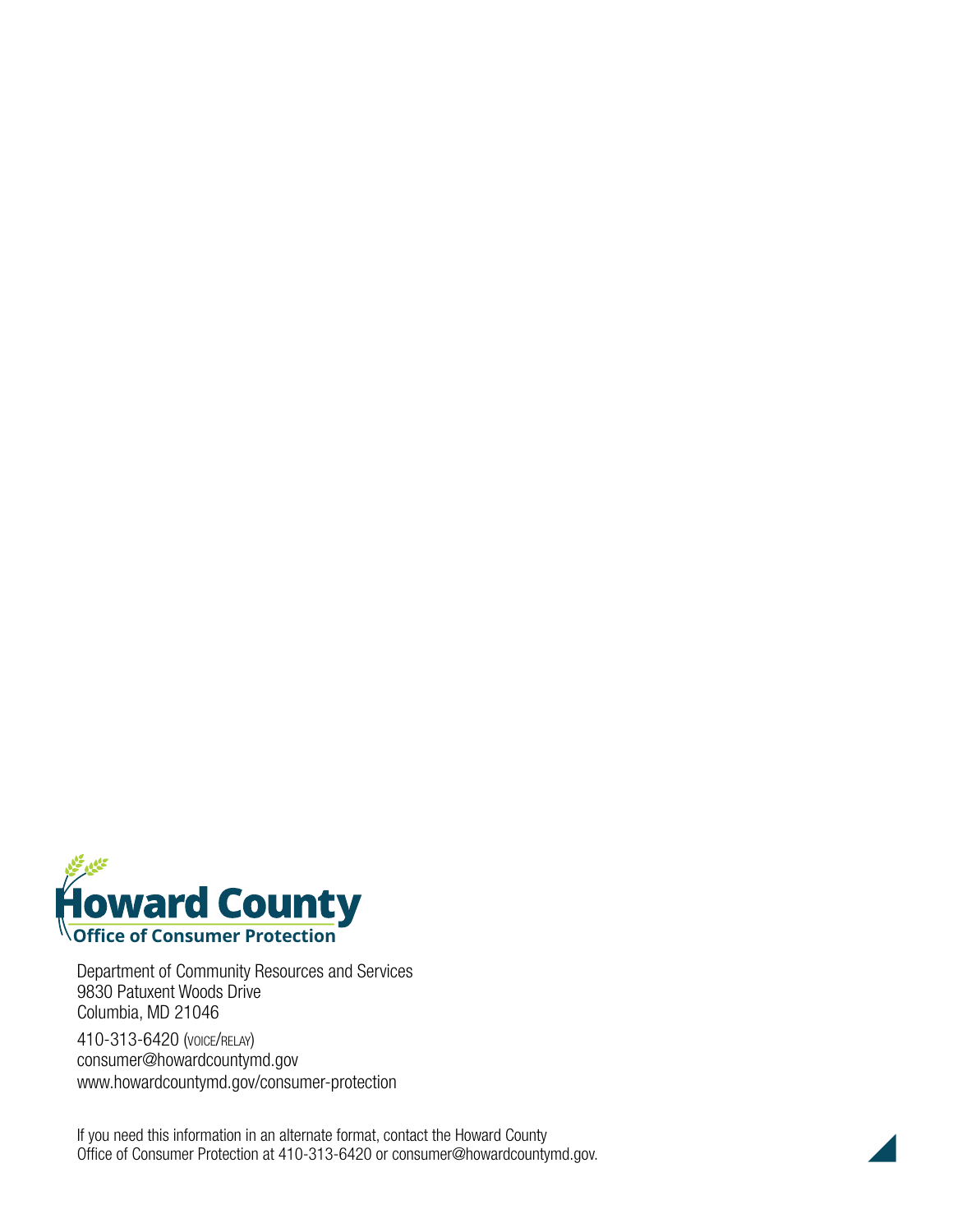# Howard County Consumer Protection Advisory Board Annual Report 2021

#### Who We Are

The Consumer Protection Advisory Board (Board) works with the Office of Consumer Protection (OCP) to educate and protect Howard County consumers. Board members provide feedback and recommendations on OCP's programs, alert OCP to problems and concerns they witness in their communities and assist in educating county residents on the services that OCP provides. The Board submits an annual report on OCP to the County Executive and County Council. The Consumer Protection Advisory Board is governed by Section 17.402 of the Howard County Code.

#### HOWARD COUNTY CONSUMER PROTECTION BOARD MEMBERS

Sandra Price, Chair Richard Weisenhoff, Vice-Chair Patricia Branch Rosa Maymi Judi McCormick Jerome Rollerson Young Smith

#### THE HOWARD COUNTY OFFICE OF CONSUMER PROTECTION IS STAFFED BY

Tracy Rezvani, Administrator Lila Boor, Investigator Beth Silverman. Investigator

#### CONTACT INFORMATION

Howard County Office of Consumer Protection 9830 Patuxent Woods Drive Columbia, MD 21046

410-313-6420 (voice/relay) consumer@howardcountymd.gov

#### A NOTE OF GRATITUDE

The Board would like to extend its sincere appreciation to Cheryl Mattis, Deputy Director, Department of Community Resources and Services, for staffing and supporting the work we have accomplished over the past year. We also extend a warm welcome to the new Office of Consumer Protection administrator, Tracy Rezvani. We further extend our gratitude to Lila Boor for her tireless efforts in administering the Board's functions. We look forward to a fruitful year ahead.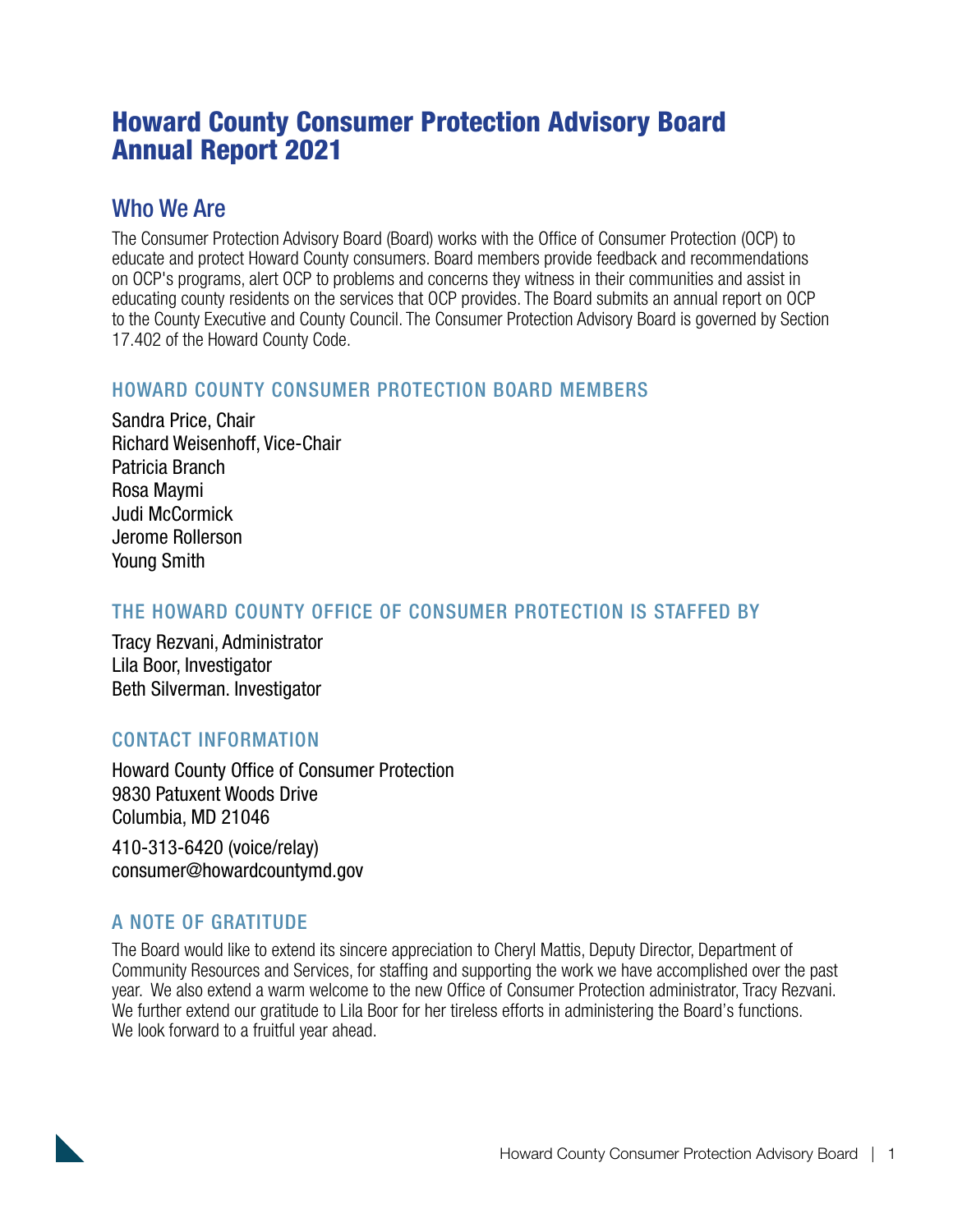### I. Consumer Protection Advisory Board 2021 Focus Areas

 The Board developed its proposed focused areas for calendar year 2021 which guided the Board's activities throughout the year. The focus areas included the following:

 Education and Outreach Activities COVID-19 Related Scams Landlord/Tenant Issues Public Awareness Campaign – Dissemination of Information

## II. National Consumer Protection Week (NCPW)

 NCPW is sponsored by the Federal Trade Commission and is the time of the year when government agencies, consumer protection groups and others work together to help the public understand their consumer rights and make well-informed decisions about money and privacy. As the COVID virus continued to spread, scammers took advantage of people's heightened anxiety and fears.

 Four different Public Service Announcement (PSA) videos were produced and were then presented in four consecutive days by a member of the Board. The PSA videos were created to help make Howard County residents aware of how to identify specific scams, what to do to avoid being scammed and where to go for help.

County Executive Calvin Ball introduced each of the topics and its host presenter:

**Vaccine Scams** presented by Young Smith

**Vaccine Testing Scams** presented Sandra Price

**Utility Bill Scams** presented by Patricia Branch

**Social Security Scams** presented by Richard Weisenhoff

The following videos are available on YouTube at @HoCoCommunities (OCP Playlist).



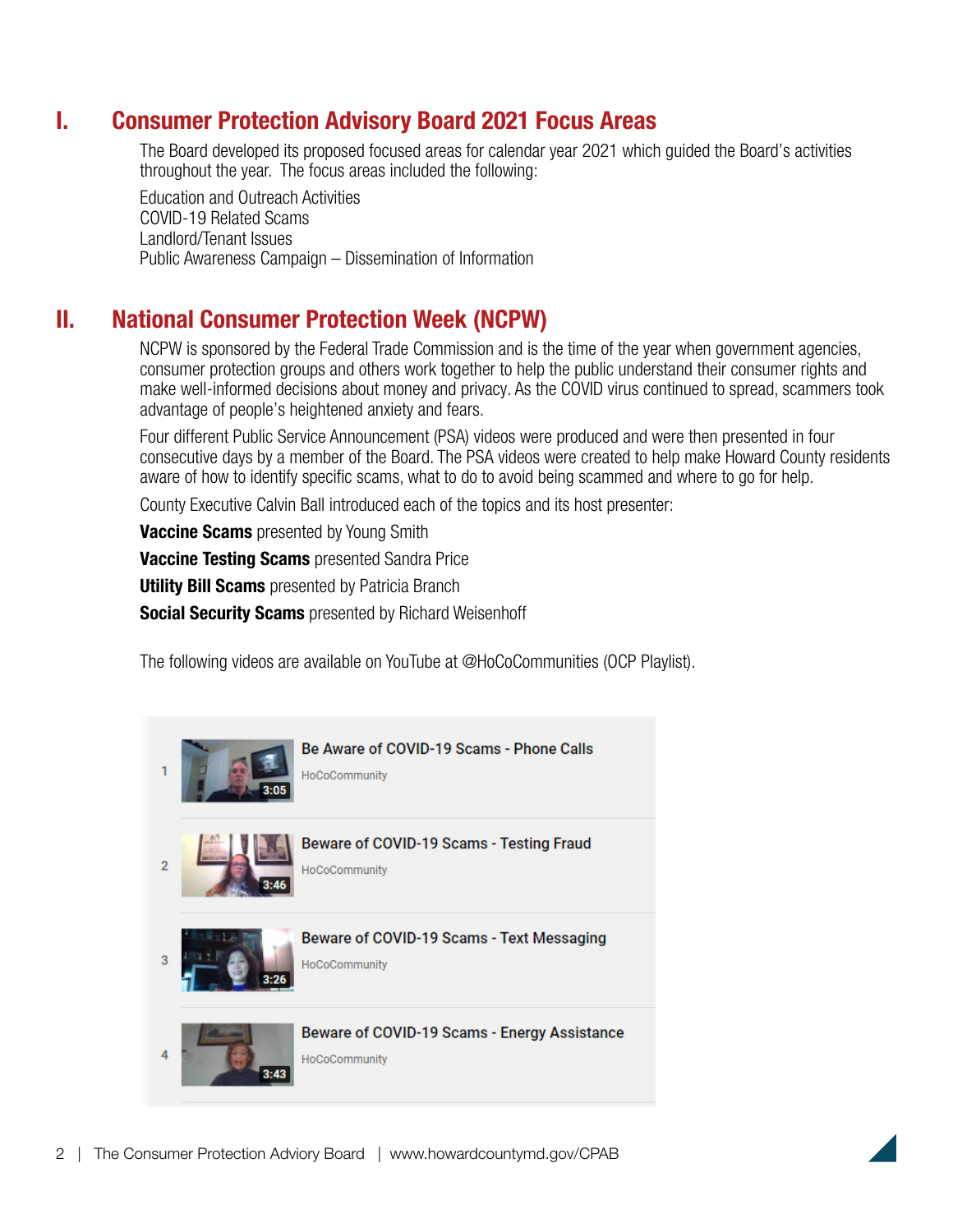## III. Tenants Guide to the Eviction Process in Howard County

 The Advisory Board anticipated the lifting of the moratorium on evictions and produced *The Eviction Process in Howard County: A Tenant's Guide*. The guide was targeted to residents who fell behind in their rent and were facing eviction. The guide contained valuable information including: (1) steps a landlord is required to take to begin an eviction process; (2) the process by which a case is scheduled before the District Court of Maryland for Howard County; (3) the Eviction Court Hearing; (4) After the Hearing; and (5) the Sheriff's Office Eviction Process.

 The publication also contains information on additional resources from where to go for legal assistance to crisis intervention if you become homeless. For general consumer and landlord/tenant information, contact the Howard County Office of Consumer Protection. The guide has also been translated into Spanish and Korean; is available for download on the OCP's website; and, has been distributed to the following agencies:

 Bridges to Housing Stability Community Action Council of Howard County Grassroots Crisis Intervention Center HopeWorks Howard County Howard County Department of Social Services Howard County Housing Commission Howard County Office of Human Rights and Equity Howard County MultiService Center Howard County Sheriff's Office MakingChange, Inc. Maryland Legal Aid The Luminus Network for New Americans

### IV. Navigating the Landlord/Tenant Relationship Forum

 The Advisory Board hosted a virtual forum in partnership with the Howard County Office of Consumer Protection to educate both tenants and landlords on rental housing in the county. The workshop gave attendees the opportunity to ask questions and receive information about both Maryland state and Howard County's landlord-tenant laws; offered options to low-income renters; discussed eviction prevention; described fair housing restrictions; and, provided remedies to various discriminatory practices. Howard County Executive Calvin Ball provided welcoming remarks, and the following county agencies participated in the workshop.

 Bridges to Housing Stability Department of Housing & Community Development Department of Inspections, Licenses and Permits Howard County Housing Commission Howard County Office of Community Partnerships Howard County Office of Consumer Protection Howard County Office of Human Rights and Equity

 The goal of the session was to prevent and/or ease misunderstandings that often occur between landlords and tenants. Forty people attended the event via Webex, and 60 viewed it on Facebook Live.

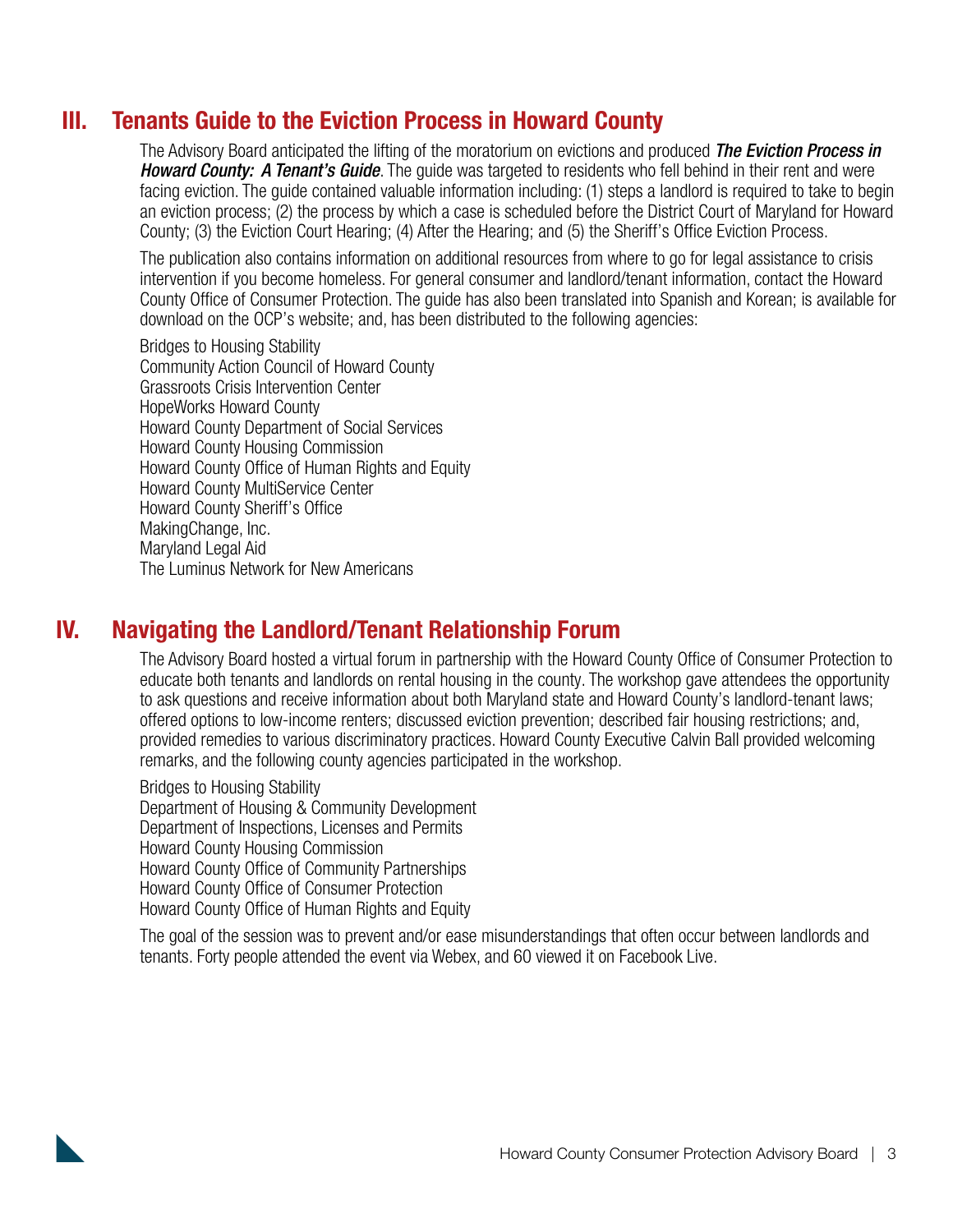## V. Monitoring the Maryland General Assembly Legislative Session

 The Board reviewed legislation introduced to determine which would directly impact consumers, and reported back to the OCP on pending bills that were introduced or passed during session that could affect consumers in Howard County or would impact the work of the office.

### A. Notable Legislation

1. General Assembly 2021 Legislative Session — Real Property-Landlord and Tenant

SB691/HB861: REUSABLE TENANT SCREENING REPORTS (PASSED MAY 30, 2021)

- Requires reusable tenant screening reports to include specified information regarding prospective tenant such as credit report; criminal history record checks for all federal, state and local jurisdictions where prospective tenant has resided for the past seven years; eviction history for all state and local jurisdictions for the previous seven years; verification of employment and income; and current address and rental history.
- Requires landlords to provide notice as to whether they accept reusable tenant screening reports as part of the application process.
- As mentioned above, prohibits landlords from charging a specific fee related to such reports.
- Authorizes landlords to require tenants to certify the report and to reject an application if there has been a material change to a tenant's reusable report.

#### 2. New Legislation Regarding Failure to Pay Rent Cases

HB0018/SB 401: LANDLORD-TENANT NON-RENEWAL OF LEASE (PASSED MAY 30, 2021)

 Effective October 1, 2021, new legislation has updated the Maryland Landlord Tenant Act, which requires that a landlord — before filing a complaint for failure to pay rent — must provide to the tenant a written notice of the landlord's intent to file such a case unless the tenant pays all the rent claimed to be owed within 10 days. The notice must be in a form created by the Judiciary, and notice is deemed to occur when the written notice is either:

- 1. Sent by First Class Mail Certificate of Mailing;
- 2. Affixed to the door of the premises; or
- 3. If elected by tenant, sent by electronic delivery via email, text, or an electronic tenant portal. If a landlord subsequently does file for a failure to pay rent, the complaint must contain confirmation that the landlord gave the required notice and the date it was given.

#### 3. Other Consumer Protection Bills

Other consumer protection bills that were considered but rejected in the previous session:

- Banking Institutions unauthorized debit transactions
- Internet Ticket Sales prohibits sharing of personal information
- Motor Vehicle Insurance requires the Maryland State Attorney General to maintain a website for consumers to report robo calls and scam calls